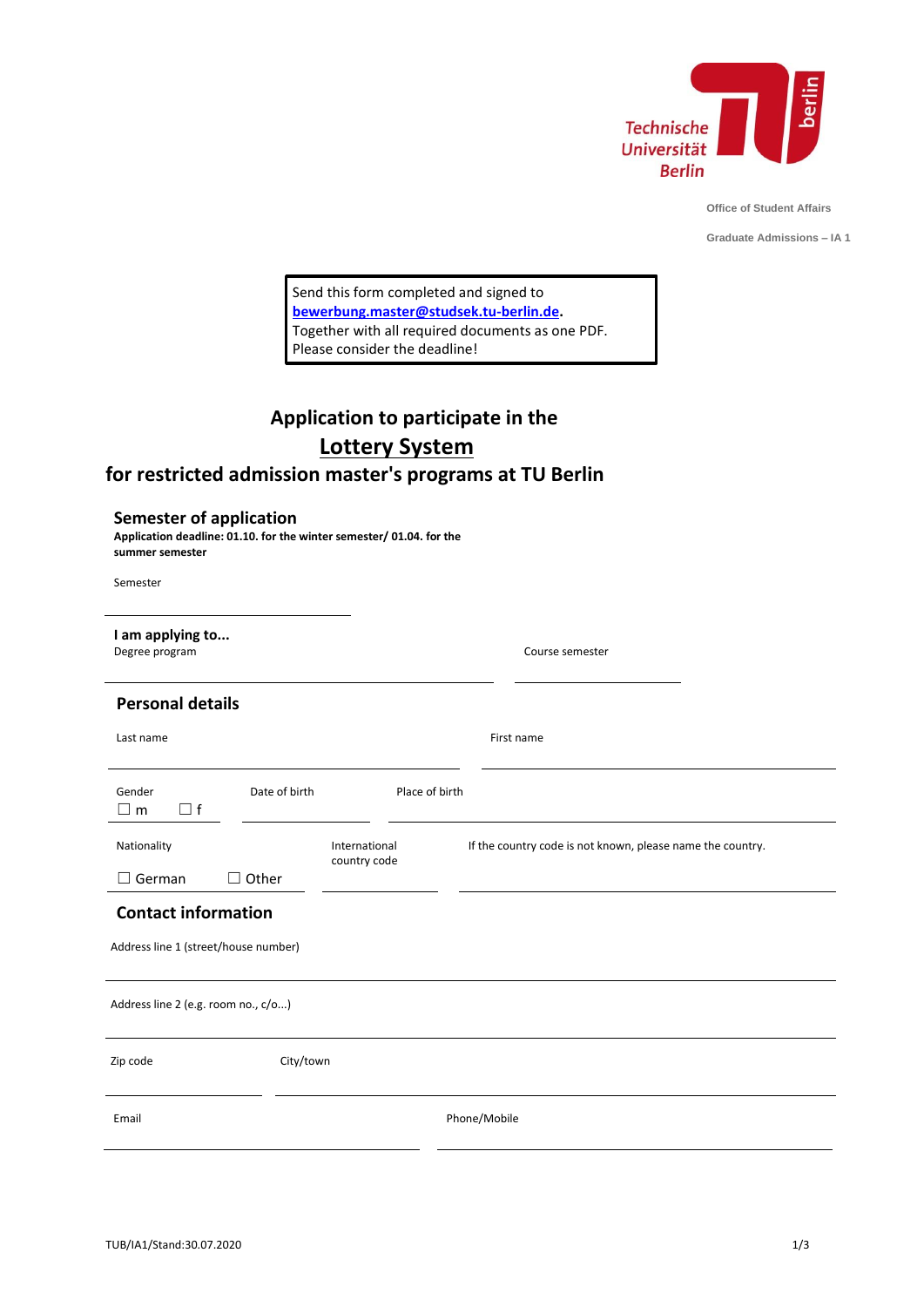# **University Degree**

I have a first university degree.

- ☐ From a German university (e.g. bachelor's degree or ECTS certificate, Diplom)
- $\Box$  From a foreign university (e.g. bachelor's degree)

#### **Application for the current semester**

| I have already applied to TU Berlin for the semester named above. |  |
|-------------------------------------------------------------------|--|
|-------------------------------------------------------------------|--|

 $\Box$  Yes, my application number is:  $\rule{1em}{0.15mm}$ ☐No

#### **Current Enrollment at TU Berlin**

I am already enrolled at TU Berlin.

 $\Box$  Yes, my matriculation number is: ☐No

### **Current Studies at TU Berlin**

If you are currently enrolled at TU Berlin, please list your current degree program(s) here.

1st degree program Degree type

Would you like to continue this program if you are admitted to the master's program you have applied to? ☐ Yes ☐ No

| 2nd degree program | Degree type |
|--------------------|-------------|
|                    |             |

| Degree type |  |
|-------------|--|

Would you like to continue this program if you are admitted to the master's program you have applied to? ☐ Yes ☐ No

# **Documents to be submitted; as one PDF by e-mail to [bewerbung.master@studsek.tu](mailto:bewerbung.master@studsek.tu-berlin.de)[berlin.de.](mailto:bewerbung.master@studsek.tu-berlin.de)**

- 1. Registration form for online registration
	- https://zulapp.zuv.tuberlin.de/qisserver/servlet/de.his.servlet.RequestDispatcherServlet?state=wimma&stg=n&imma=ei nl
- 2. Completed and signed application for participation in the lottery system
- 3. Proof of your first university degree (e.g. bachelor's or ECTS certificate, Diplom) including a copy of your transcript (If your certificates and supporting documents are not in German or English, you must submit a translation of these.)
	- <https://www.tu.berlin/go2963/>
- 4. Current certificate of enrollment or termination of enrollment with your previous overall and course semesters of the German university most recently attended
- 5. Current resume including any other periods of study at a German university
- 6. Copy of proof of German language skills (only applies to international applicants applying for a Germanlanguage master's program) Information about accepted language certificates can be found on our website.
	- https://www.tu.berlin/go2960/
- 7. Copy of proof of English language skills (only applies to international/English-language master's programs)
	- <https://www.tu.berlin/go2960/>
- 8. Copy of proof of language skills specific to the degree program (The necessary proof can be found in the admission requirements for the respective degree program.)
	- <https://www.tu.berlin/go2960/>